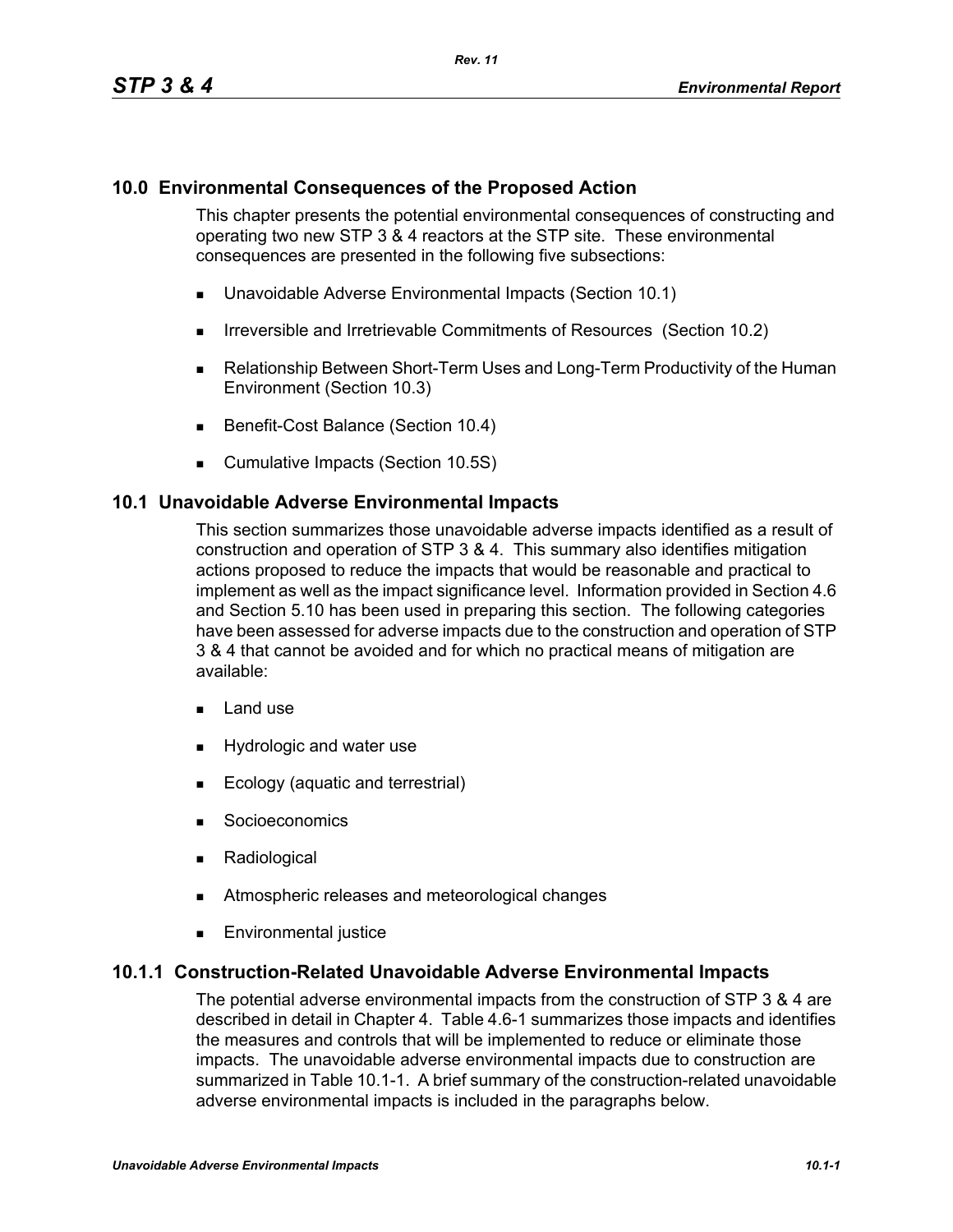For many of the impacts related to construction activities, mitigation measures that would be applied are referred to as "best management practices," as previously discussed in Section 3.9. Typically, their use is determined by the types of activities that are to be performed, and frequently, they are implemented through plans and procedures developed at the time of construction.

### **10.1.1.1 Land Use**

Unavoidable, but small, adverse environmental impacts on land use would occur due to construction of STP 3 & 4. Approximately 740 acres (out of approximately 12,220 total site acres) on the STP site will be affected; most of the land that will be cleared at STP was disturbed during the original construction of STP 1 & 2. Twenty-nine wetlands were identified by the U.S. Army Corps of Engineers (USACE). These wetlands will be avoided during construction. Construction may also occur in other sensitive areas, including the Coastal Management Zone. Land used for construction related activities (e.g., laydown and spoils areas, construction parking) will be restored once construction is complete. These impacts would be considered small and temporary. There may be the potential for small to moderate short-term physical land use changes in the vicinity of the site due to the development of temporary housing for construction employees.

# **10.1.1.2 Hydrologic and Water Use**

The construction of STP 3 & 4 will increase the amount of groundwater used at STP. However, as documented in the site groundwater use calculation (Reference 10.1-1), it has been determined that the existing STP site groundwater operating permit limit provides adequate groundwater supply for water uses required for the operation of STP Units 1 and 2 and the construction, initial testing, and operation of STP Units 3 and 4. Temporary dewatering of the shallow aquifer will also be required during construction. However, construction practices (i.e., best management practices) and adherence to storm water management procedures, as included in the Storm Water Pollution Prevention Plan, will minimize the adverse effects of the construction dewatering on the aquifer and local wells. Additional potential construction impacts to local hydrology include the potential disturbance of local surface water bodies due to turbidity and sedimentation caused by construction activities. In summary, small, temporary unavoidable adverse impacts to local hydrology and water are anticipated during construction.

# **10.1.1.3 Aquatic Ecology**

Construction activities (e.g., restoration of the barge slip) along the Colorado River shoreline may adversely affect shoreline habitat. In addition, construction activities have the potential to temporarily increase the sediment load in that section of the river, although it is likely the increase will be small. There is also potential for constructionrelated spills (e.g., hydraulic fluid, diesel) that may impact surface water bodies. Small temporary impacts to surface waters are likely from the filling in or rerouting of surface drainage features during construction. In summary, small temporary unavoidable adverse impacts to aquatic ecology are anticipated during construction.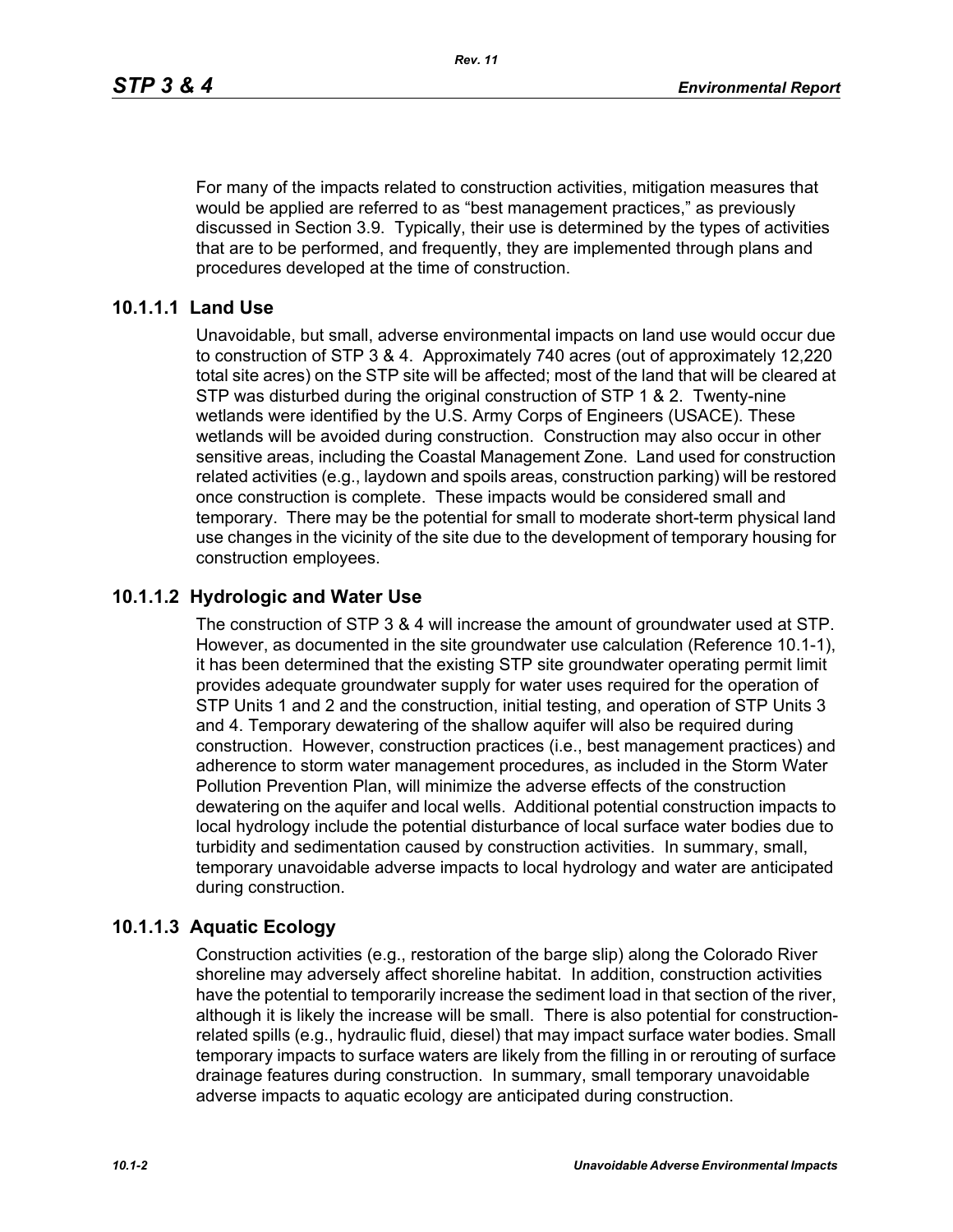# **10.1.1.4 Terrestrial Ecology**

Clearing activities and construction of STP 3 & 4, including relocating or refilling drainage ditches, will likely cause wildlife to leave or avoid the construction sites or relocate to other areas. Any changes in the wildlife population density in the site area would be difficult to measure. There also is a small potential for bird collisions with construction equipment. After construction of STP 3 & 4 is completed, wildlife is expected to return. Therefore, small temporary unavoidable adverse effects are anticipated to terrestrial ecology.

### **10.1.1.5 Socioeconomic**

During construction, moderate to large socioeconomic impacts may result from the influx of estimated 5950 construction workers and their families. Early in the construction phase in Matagorda County, there is the potential for a shortage of suitable short-term housing or rental units. In addition, there is the possibility that the area schools may need to expand to accommodate the children of the construction workers. Water and wastewater facilities will require expansion/upgrading. Fire and police protection also would need to expand to meet the needs of the county. Roads in the vicinity of the STP site will experience increased traffic because most of the roads in the plant vicinity are two-lane highways.

Mitigation measures that could be implemented by STPNOC to minimize traffic impacts include staggering shifts, encouraging car pooling, erecting signs alerting drivers of increased construction traffic, and potentially adding turn lanes at the STP site. Increases in tax revenue that will result from the construction of STP 3 & 4 could be used for school funding, road improvements, upgrades/improvements to water/wastewater treatment facilities, and upgrades to the fire and police protection infrastructure. If housing is not available, local market forces will likely stimulate new home construction. All other socioeconomic impacts from construction activities will be small and temporary.

### **10.1.1.6 Radiological**

Construction workers will receive radiation exposure from STP 1 & 2 during construction. However, the doses will be within regulatory limits (10 CFR 20.1301 and 40 CFR 190.10), as discussed in Section 4.5. The radiation dose to the workers is considered a small unavoidable adverse impact.

# **10.1.1.7 Atmospheric and Meteorological**

Construction will result in increased air emissions and fugitive dust from traffic and construction equipment. Best management practices for dust control such as frequent watering of potential dust-emitting areas could be employed. Local exposure to potential construction noise will be mitigated by potential measures such as public notification of impending construction activities. Small unavoidable adverse impacts are anticipated.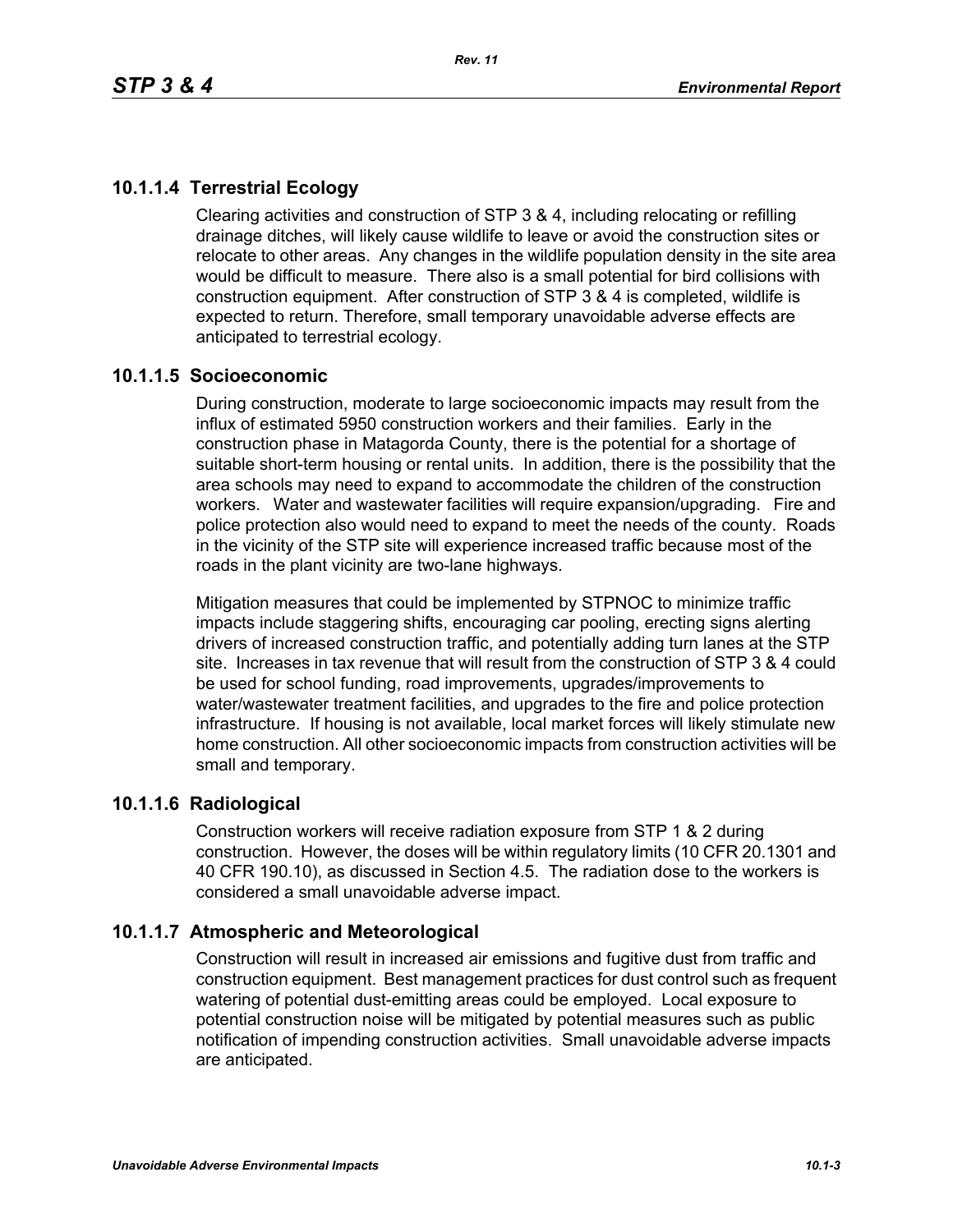# **10.1.1.8 Environmental Justice**

No disproportionately high or adverse impacts to minority or low-income populations were identified. However, the cost of low-income rental housing could increase due to increased demand for housing, potentially displacing low-income renters in Matagorda County during the construction phase. Small unavoidable adverse impacts are anticipated.

# **10.1.2 Unavoidable Adverse Environmental Impacts of Station Operations**

Operational impacts of STP 3 & 4 are discussed in detail in Chapter 5. Table 5.10-1 briefly describes those impacts and identifies measures and controls that may be implemented to reduce or eliminate adverse impacts. The expected impacts and the mitigation measures that are available to reduce these impacts are summarized in Table 10.1-2. The unavoidable adverse environmental impacts of operation, categorized by land use, hydrologic and water use, ecology (aquatic and terrestrial ecology), socioeconomics, radiological, atmospheric and meteorological, and environmental justice are summarized in the following paragraphs.

### **10.1.2.1 Land Use**

Unavoidable, but small, adverse environmental impacts on land use would occur due to operation of STP 3 & 4. Approximately 90 acres of STP land will be used during the licensed use of the facility; however, most of the land that will be cleared at the STP site was disturbed during the original construction of STP 1 & 2. The proposed project is in keeping with the current use of the property, which is for the generation of power. Approximately 21 acres of permanently committed offsite land will be required to support STP 3 & 4 due to the uranium fuel cycle.

The GE ABWR reactors will generate solid radioactive waste that will require disposal as discussed in Sections 3.5 and 5.5. Additional nonradioactive solid wastes will be generated from waste streams and sanitary effluents (i.e., sludge) as described in Sections 3.6 and 5.5. Additional land will be required for offsite disposal of radioactive and nonradioactive wastes.

# **10.1.2.2 Hydrologic and Water Use**

Operation of STP 3 & 4 will increase the amount of surface water and groundwater used at STP. However, as documented in the site groundwater use calculation (Reference 10.1-1), it has been determined that the existing STP site groundwater operating permit limit provides adequate groundwater supply for water uses required for the operation of STP Units 1 and 2 and the construction, initial testing, and operation of STP Units 3 and 4. STPNOC intends to install at least one additional site groundwater well with a design capacity of 500 gpm. As documented in the site groundwater use calculation (Reference 10.1-1), this additional capacity will allow for sufficient groundwater withdrawal to meet water uses required for: (1) operation of STP Units 1 and 2 and the construction, initial testing, and operation of STP Units 3 and 4; and (2) potential temporary capacity reduction as a result of equipment failure/unavailability. The additional wells would be properly permitted under applicable Coastal Plains Groundwater Conservation District (CPGCD) and TCEQ requirements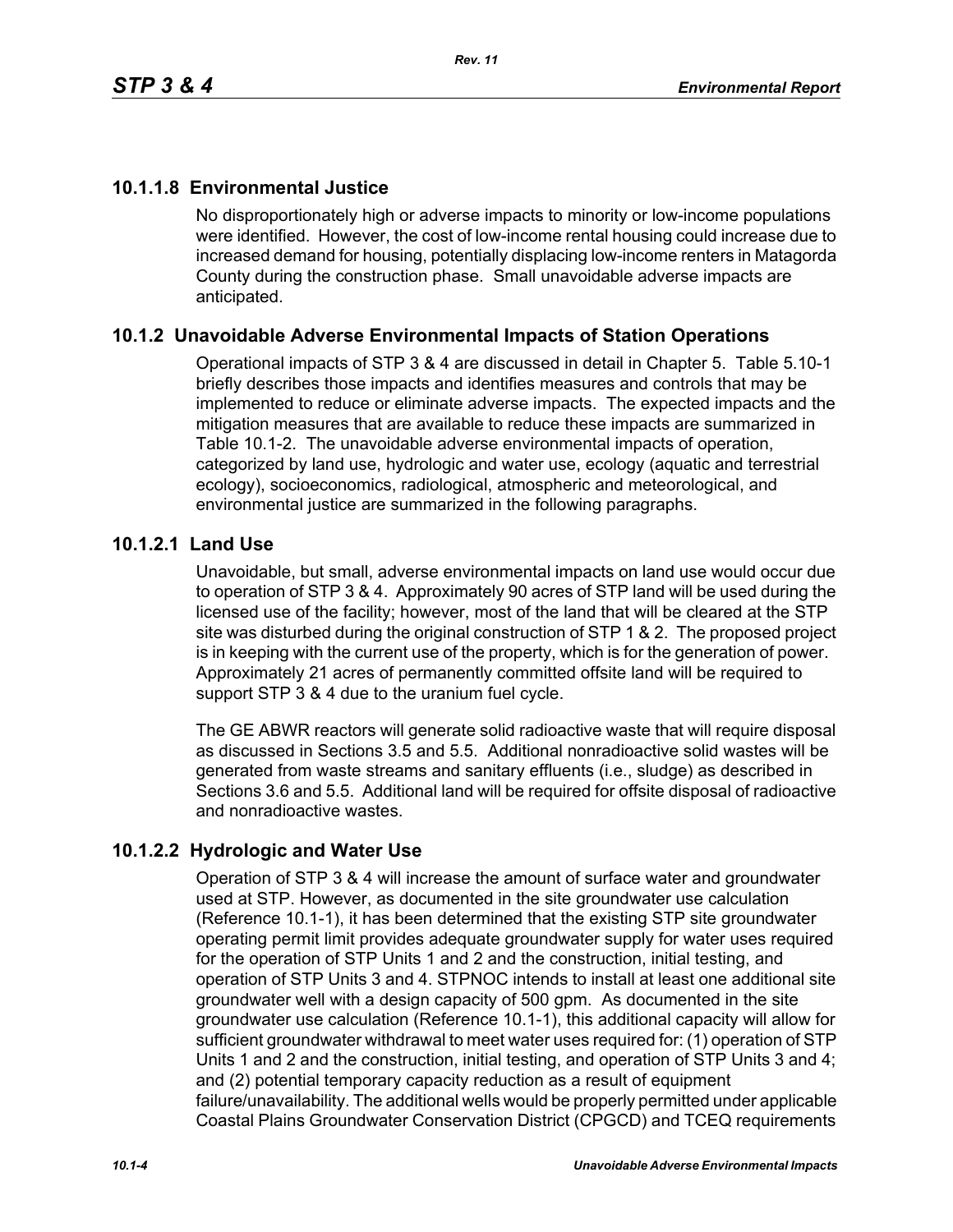and would not involve a request for an increase in the existing permit limit. Consumptive water loss from the Colorado River will be within currently permitted levels. Small to moderate unavoidable adverse impacts from STP 3 & 4 water use, specifically the loss of availability of both resources to other potential users will occur during the life of the plant.

Small unavoidable adverse impacts associated with chemical and wastewater discharges to the Colorado River and other surface water bodies will occur during the life of the plant as a result of blowdown, additional impervious surfaces, and wastewater treatment.

### **10.1.2.3 Aquatic Ecology**

Chemicals will be released to the Colorado River through blowdown from the Main Cooling Reservoir (MCR) in accordance with the Texas Pollution Discharge Elimination System (TPDES) permit. Because of dilution, the anticipated impact on water quality or aquatic biota is SMALL and will be within previously permitted levels.

The thermal plume from discharge from the MCR to the Colorado River will be small and within the TPDES permit limitations. Entrainment and entrapment effects on aquatic biota at the MCR makeup water intake on the Colorado River will be small and will not require mitigation. Small unavoidable adverse impacts on aquatic ecology are anticipated.

### **10.1.2.4 Terrestrial Ecology**

Operation of STP 3 & 4 will have small unavoidable adverse impacts on the local terrestrial ecology as a result of the increased water level in the MCR required for operation, noise, and the small potential for bird collisions with plant structures. Potentially adverse impacts to terrestrial ecology may occur as a result of loss of habitat because of vegetation control within the transmission line rights-of-way. These activities are part of the established agency-approved vegetation maintenance program that is ongoing for the existing transmission line. There will be no increase in transmission line maintenance due to the addition of STP 3 & 4.

Operation of the mechanical draft cooling towers will result in small amounts of salt deposition, but the deposits will be minimal and leaf damage potential will be within the vicinity of the cooling towers. Maximum deposition will occur on STP property. No impacts are expected offsite. Small unavoidable adverse impacts on terrestrial ecology are anticipated.

#### **10.1.2.5 Socioeconomics**

Socioeconomic impacts from the operations workforce and their families, estimated at approximately 2400 people, may affect housing, water and wastewater treatment, and schools. MODERATE to LARGE temporary unavoidable adverse impacts may result from these issues until mitigation measures are in effect. SMALL unavoidable adverse impacts are anticipated from the use of local roads and the ability of the police, fire, and social service to provide services to the operations workforce.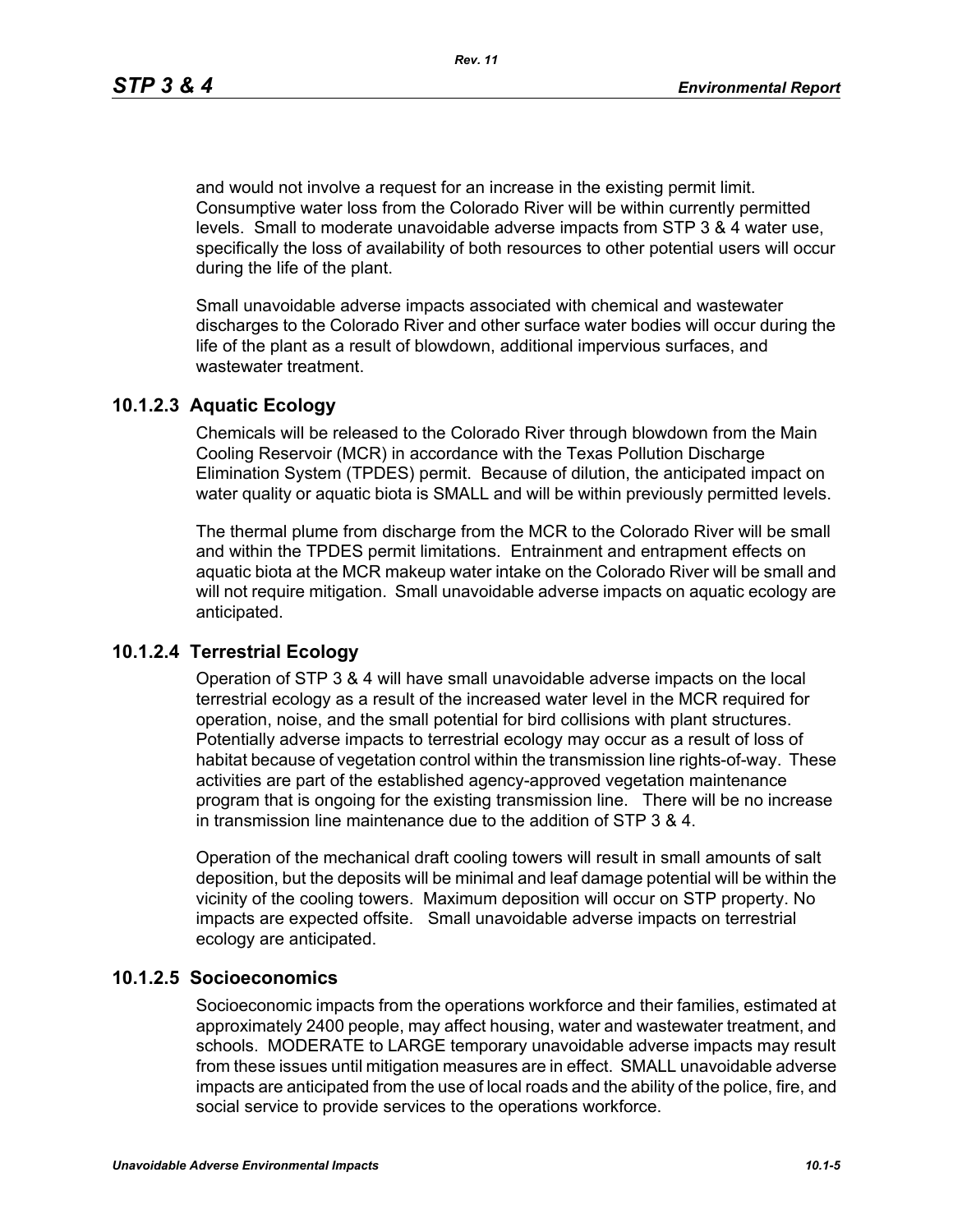Several plant buildings (e.g., reactor building, cooling towers) will be visible from local roads. Also, the plume generated from the cooling towers may be visible during several months of the year. The incremental increase in visible impacts will not have any short- or long-term impacts to local residents or visitors, and will therefore be SMALL. Small adverse environmental impacts are anticipated.

### **10.1.2.6 Radiologicals**

STP 3 & 4 will discharge small amounts of radioactive liquids and gases within regulatory limits (10 CFR 50, Appendix I). Potential doses to workers and the public will be well within the applicable regulatory limits. The generation of radioactive wastes will also occur as a result of plant operation. Small unavoidable adverse impacts are anticipated.

### **10.1.2.7 Atmospheric and Meteorological**

Minimal releases of pollutants to the atmosphere will result from operation of STP 3 & 4. In particular, testing of standby generators and other combustion equipment (estimated at less than 100 hours/year) will emit minimal air pollutants. The emissions from the two mechanical draft cooling towers have the potential for causing micro-level changes to the meteorology (e.g., fogging, precipitation, ground-level fogging), but only in the immediate vicinity of the towers. SMALL unavoidable adverse impacts are anticipated.

#### **10.1.2.8 Environmental Justice**

No impacts that would be disproportionately high and adverse on minority or lowincome populations were identified. However, low-income rental housing rates could increase due to increased demand for housing, potentially displacing low-income renters in Matagorda County at the start of operations. SMALL, temporary, unavoidable adverse impacts are anticipated.

#### **10.1.3 Summary of Unavoidable Adverse Environmental Impacts**

Based on the preceding analysis of unavoidable adverse impacts from the construction and operation of STP 3 & 4, the following are irreversible commitments of these environmental resources:

- **Land use resources**
- **Nater resources**
- **Ecological resources (terrestrial and aquatic)**

These irreversible commitments are further discussed in Section 10.2, Irreversible and Irretrievable Commitments of Resources. The unavoidable adverse environmental impacts that are further considered in Section 10.4, Benefit-Cost Balance, are summarized below:

- Land use (onsite and offsite)
- **Nater (surface water and groundwater)**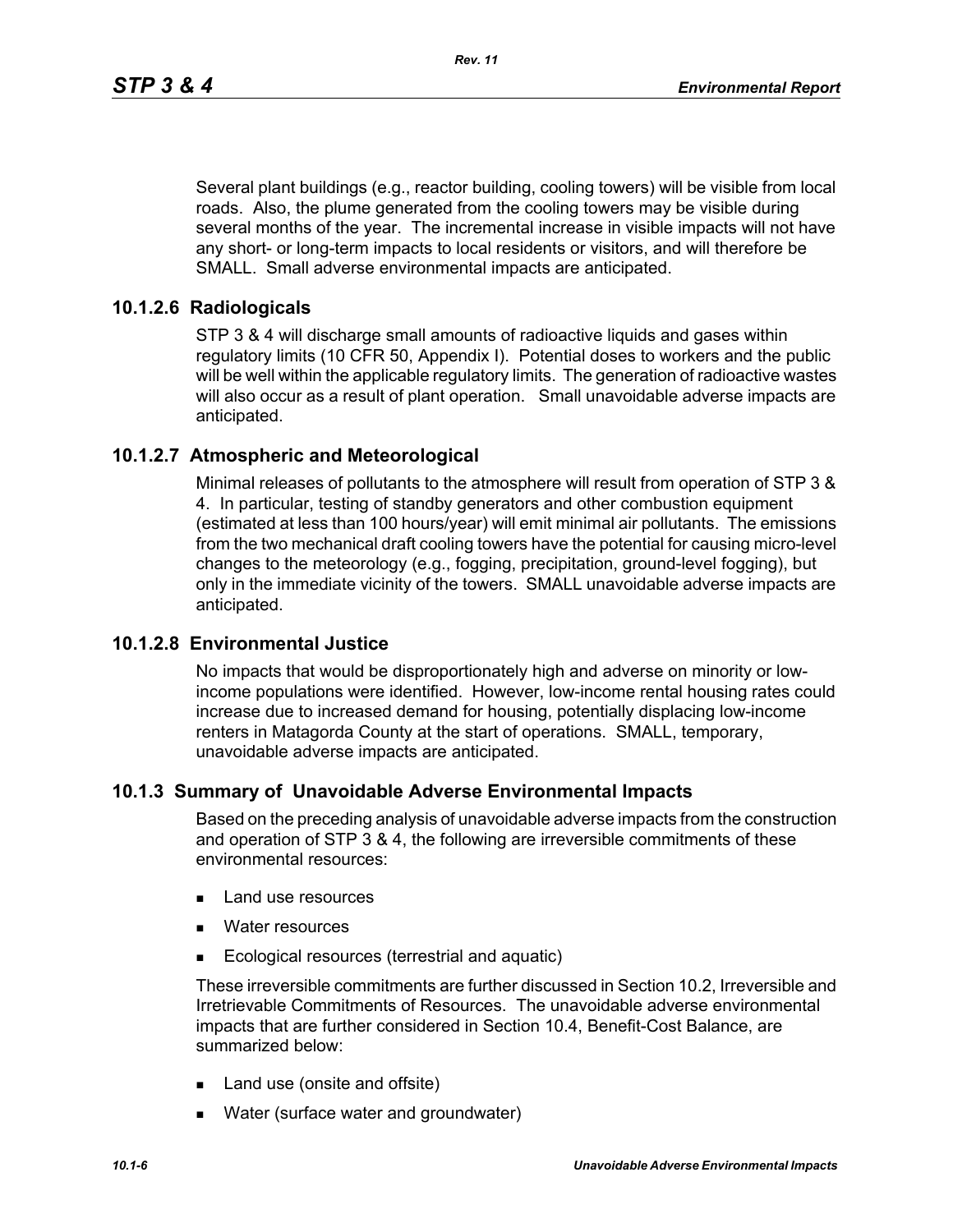- Ecology (terrestrial and aquatic)
- Socioeconomic (traffic, housing, water and wastewater, schools, fire and police services)
- Radiological (regulated effluent releases, storage of wastes)

### **10.1.4 References**

10.1-1 "Site Groundwater Use for Construction, Initial Testing, Startup, and Operations," Fluor Nuclear Power Calculation No. U7-SITE-G-CALC-DESN-2002.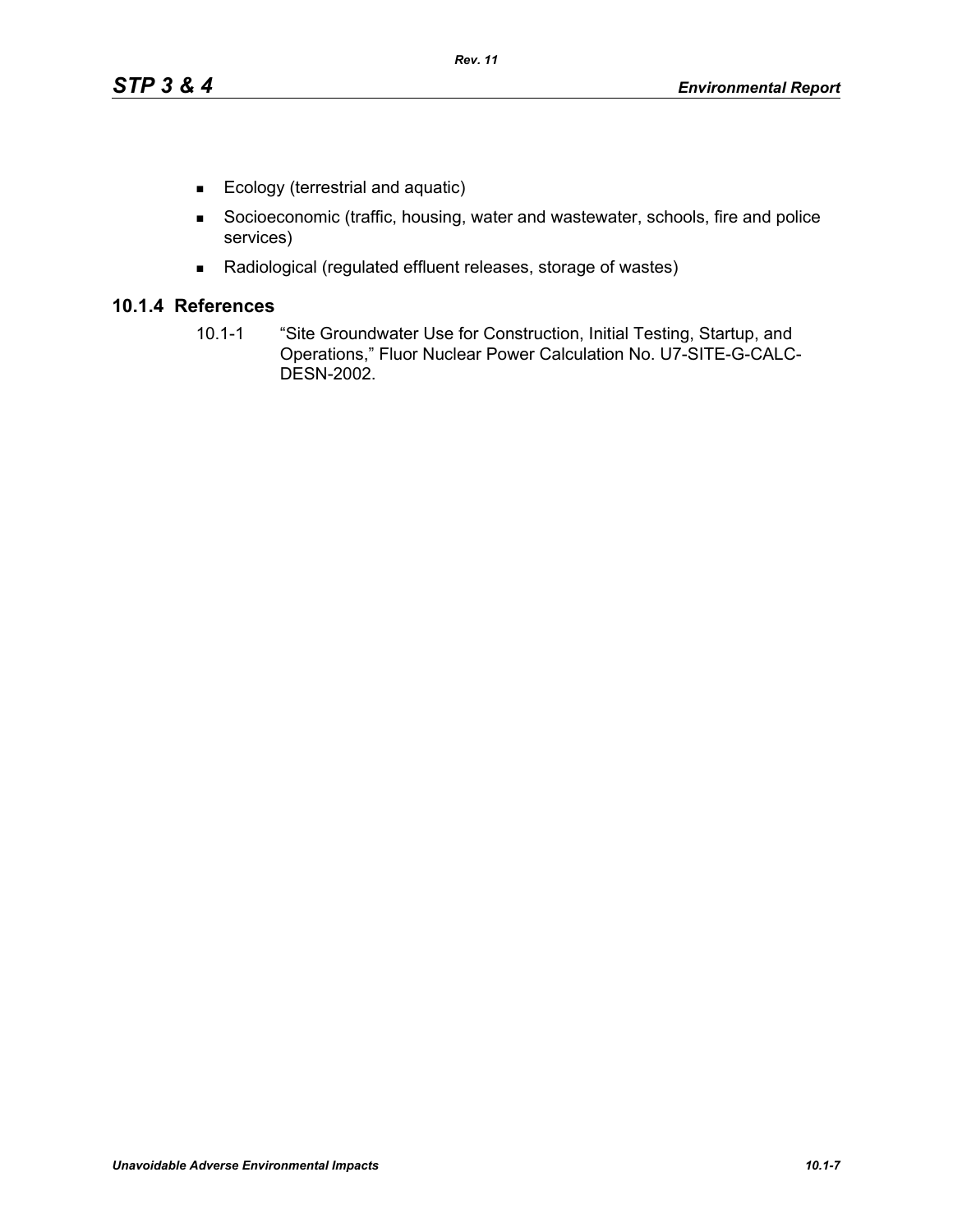| Category | <b>Adverse Impact</b>                                                                                                                                                                                                                                  | <b>Actions to Mitigate Impacts</b>                                                                                                                                                                                                                                                                                         | <b>Unavoidable Adverse Impacts</b>                                                             |
|----------|--------------------------------------------------------------------------------------------------------------------------------------------------------------------------------------------------------------------------------------------------------|----------------------------------------------------------------------------------------------------------------------------------------------------------------------------------------------------------------------------------------------------------------------------------------------------------------------------|------------------------------------------------------------------------------------------------|
| Land     | Ground-disturbing activities<br>including excavating and<br>recontouring the landscape.                                                                                                                                                                | Conduct construction activities using Best Management<br>Practices (BMP) in accordance with regulatory and<br>permit requirements. Implement environmental controls<br>required in the Stormwater Pollution Protection Plan<br>(SWPPP) such as weekly compliance inspections,<br>documentation of runoff controls, etc.    | Small, temporary impact to land use<br>during the construction phase of<br>project.            |
|          | Removal of vegetation within<br>the temporary impact areas.                                                                                                                                                                                            | Cleanup and dispose of waste debris at designated<br>location. Temporary impact area will be graded,<br>landscaped to match the surrounding area, and<br>revegetated.                                                                                                                                                      | Small, temporary impact to land use<br>during the construction phase of<br>project.            |
|          | <b>Construction activities</b><br>conducted in sensitive areas<br>(e.g., in or around wetlands or<br>other Waters of the U.S.)                                                                                                                         | Maintain communications with local and regional<br>government and nongovernment organizations to verify<br>that construction activities comply with applicable laws<br>and regulations.<br>Avoid sensitive areas where possible. All activities in<br>these areas would comply with regulatory and permit<br>requirements. | Small to moderate temporary impact to<br>land use during the construction phase<br>of project. |
|          | Stockpiling of soils on site<br>including spoil mounds and<br>borrow pit soils.                                                                                                                                                                        | Restrict stockpiling to designated areas. Stabilize all<br>loose soils on site through the use of appropriate<br>erosion control methodologies.                                                                                                                                                                            | Small, temporary impact to land use<br>during the construction phase of<br>project.            |
|          | Change in land use due to<br>construction of new permanent<br>structures and the creation of<br>impervious surface i.e., the<br>haul road and the parking area<br>within the existing STP site<br>(the site is designated for<br>industrial land use). | Restrict all construction and construction-related<br>activities to the designated areas within the STP site.                                                                                                                                                                                                              | Small impacts to land use for the life of<br>the plant.                                        |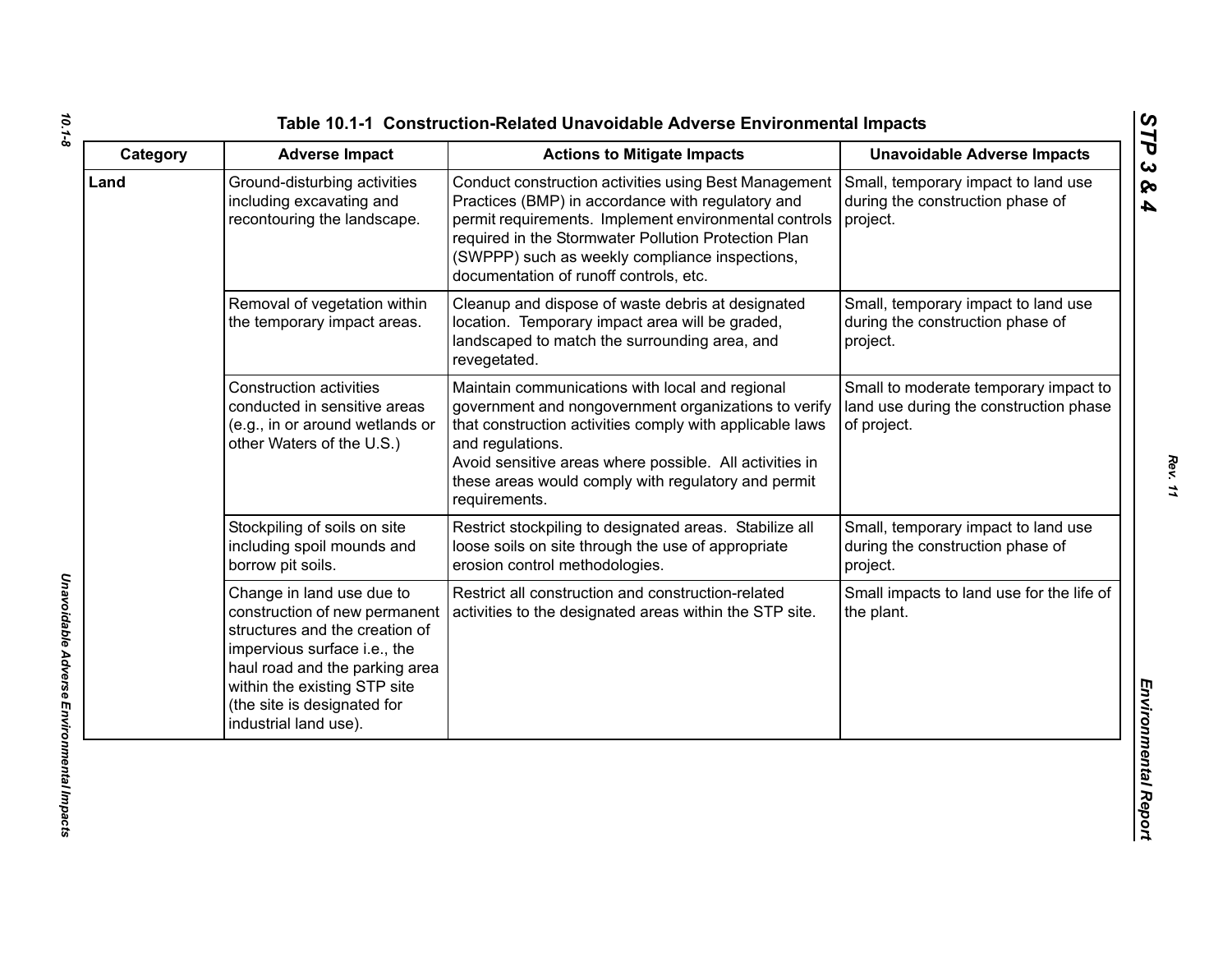| Category                                  | <b>Adverse Impact</b>                                                                                                                               | <b>Actions to Mitigate Impacts</b>                                                                                                                                                                                                                                                                                                                                                                                                                                                                                                                                                                                                           | <b>Unavoidable Adverse Impacts</b>                                                             |
|-------------------------------------------|-----------------------------------------------------------------------------------------------------------------------------------------------------|----------------------------------------------------------------------------------------------------------------------------------------------------------------------------------------------------------------------------------------------------------------------------------------------------------------------------------------------------------------------------------------------------------------------------------------------------------------------------------------------------------------------------------------------------------------------------------------------------------------------------------------------|------------------------------------------------------------------------------------------------|
| Land                                      | Potential short-term physical<br>land use changes in the vicinity<br>of the project due to<br>development of employee<br>housing.                   | Maintain communications with local and regional<br>government and nongovernment organizations to<br>disseminate project information in a timely manner.                                                                                                                                                                                                                                                                                                                                                                                                                                                                                      | Small to moderate temporary impact to<br>land use during the construction phase<br>of project. |
| <b>Hydrologic and</b><br><b>Water Use</b> | Impacts to onsite surface water<br>drainage flows by diverting and<br>filling several unnamed onsite<br>drainage features.                          | New drainage ditches and other feature such as<br>sediment filters would be used to accommodate surface<br>water runoff from altered drainage areas and the newly<br>constructed impervious areas. Avoid all jurisdictional<br>wetlands. Appropriate erosion control measures taken<br>on all drainage features and wetlands to prevent turbid<br>water, soil deposition, vegetation removal, etc., from<br>occurring within those areas or downstream areas<br>through the approved SWPPP.                                                                                                                                                  | Small, temporary impact to hydrology<br>during the construction phase of<br>project.           |
|                                           | Increase in surface water as a<br>result of dewatering and<br>excavation activities.                                                                | To decrease the volume of surface water runoff created<br>during dewatering/excavating activities of the deeply<br>excavated areas, a groundwater control system<br>consisting of a slurry wall and a perimeter circuit of<br>deep wells in conjunction with sand drains will be<br>constructed. All other surface water runoff created<br>during the excavation/dewatering activities will be<br>controlled by a series of ditches that drain the water<br>away from construction activities. Proper erosion<br>controls will be used to contain sediments found in the<br>runoff before being discharged into any jurisdictional<br>water. | Small, temporary impact to hydrology<br>during the construction phase of<br>project.           |
|                                           | Impacts to local hydrology<br>resulting from the excavation<br>through the shallow aquifer,<br>and subsequent dewatering of<br>the shallow aquifer. | Local drinking water wells found in the vicinity of the<br>construction area will be unaffected because they are<br>located in the deeper aquifer which is isolated by<br>surficial clays. Dewatering would occur within the<br>shallow aquifer in a limited area for a short period of<br>time. Upon completion of construction, groundwater in<br>the shallow aquifer will return to natural elevations.                                                                                                                                                                                                                                   | Small, temporary impact to hydrology<br>during the construction phase of<br>project.           |

 $10.1 - 9$ 

*Rev. 11*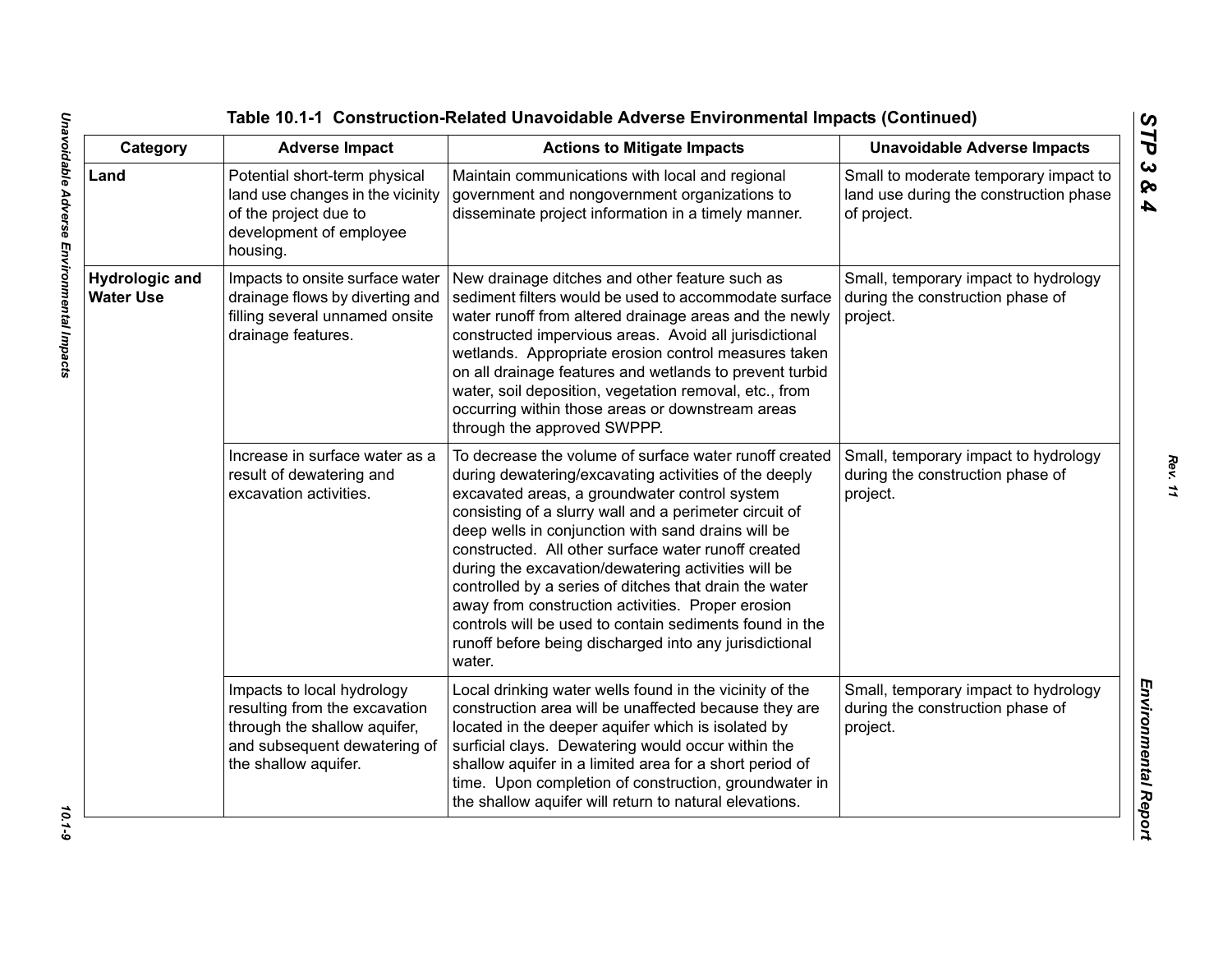| Category                                       | <b>Adverse Impact</b>                                                                                                                                                                                                           | <b>Actions to Mitigate Impacts</b>                                                                                                                                                                                                                                                                                                                                                                                                                                                                                              | <b>Unavoidable Adverse Impacts</b>                                                                      |
|------------------------------------------------|---------------------------------------------------------------------------------------------------------------------------------------------------------------------------------------------------------------------------------|---------------------------------------------------------------------------------------------------------------------------------------------------------------------------------------------------------------------------------------------------------------------------------------------------------------------------------------------------------------------------------------------------------------------------------------------------------------------------------------------------------------------------------|---------------------------------------------------------------------------------------------------------|
| <b>Hydrologic and</b><br><b>Water Use</b>      | Potential for water pressure<br>reduction within the local water<br>table due to dewatering<br>activities (i.e. dust abatement,<br>concrete mixing, potable water<br>$use)$ .                                                   | Limit dewatering activities to only those necessary for<br>construction.                                                                                                                                                                                                                                                                                                                                                                                                                                                        | Small, temporary impact to local water<br>use during the construction phase of<br>project.              |
|                                                | Potential impact to Little<br>Robbins Slough, Kelly's Lake,<br>and the Colorado River due to<br>turbidity and sedimentation<br>caused by soil erosion from<br>ground disturbance.                                               | Adhere to applicable regulations and permit<br>requirements found in the TPDES permit. Implement<br>BMPs to prevent the movement of pollutants (including<br>sediments) into wetlands and water bodies via storm<br>water runoff. BMPs will include the use of erosion-<br>control measures such as silt fences and sediment<br>settling ponds to prevent sedimentation and turbid<br>water discharge.<br>Use of vegetated land buffers between water bodies<br>and the construction site to minimize sedimentation<br>impacts. | Small, temporary impact to surface<br>water quality during the construction<br>phase of project.        |
| <b>Ecology</b><br>(Terrestrial and<br>Aquatic) | Construction activities will<br>result in habitat loss and will<br>displace animals such as birds<br>and mammals that currently<br>inhabit the construction site.<br>The mortality rate of less<br>mobile animals may increase. | Limit vegetation removal to only those areas needed for<br>construction. Restoration of the temporary impact<br>areas will be completed in a timely manner upon<br>completion of construction.                                                                                                                                                                                                                                                                                                                                  | Small, temporary impacts to habitat<br>and wildlife during the construction<br>phase of the project.    |
|                                                | Filling of drainage areas and<br>ditches may impact foraging<br>and roosting habits of wetland<br>dependent species.                                                                                                            | Restoration of the habitat by relocating and<br>revegetation of drainage areas.                                                                                                                                                                                                                                                                                                                                                                                                                                                 | Small, temporary impacts to wildlife<br>foraging areas during the construction<br>phase of the project. |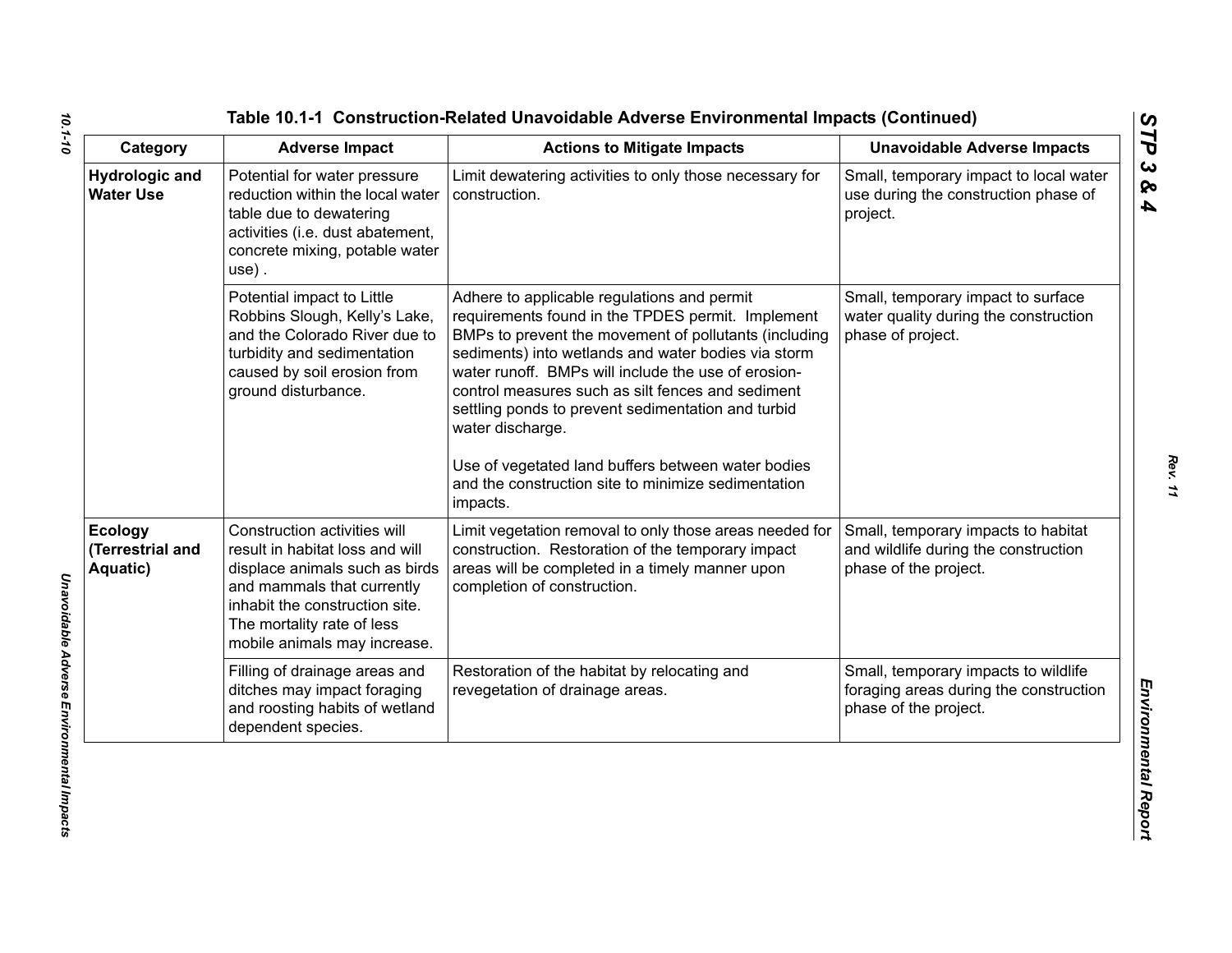| Category                                | <b>Adverse Impact</b>                                                                                                                                                                             | <b>Actions to Mitigate Impacts</b>                                                                                                                                                                                                                                                                                                                                                                                                                                                                 | <b>Unavoidable Adverse Impacts</b>                                                                                                                          |
|-----------------------------------------|---------------------------------------------------------------------------------------------------------------------------------------------------------------------------------------------------|----------------------------------------------------------------------------------------------------------------------------------------------------------------------------------------------------------------------------------------------------------------------------------------------------------------------------------------------------------------------------------------------------------------------------------------------------------------------------------------------------|-------------------------------------------------------------------------------------------------------------------------------------------------------------|
| Ecology<br>(Terrestrial and<br>Aquatic) | Disturbance or destruction of<br>wetlands and surface waters<br>by working in, over, or close to,<br>these areas.                                                                                 | Avoidance of wetland areas, where possible, during<br>construction activities.                                                                                                                                                                                                                                                                                                                                                                                                                     | Wetlands will be avoided where<br>possible. There will be small,<br>temporary impacts to surface waters<br>during the construction phase of the<br>project. |
|                                         | Wildlife may be startled or<br>frightened away by<br>construction noises (onsite and<br>transmission lines).                                                                                      | Animal displacement due to noise should be temporary<br>in nature. Animals should return upon completion of<br>construction.                                                                                                                                                                                                                                                                                                                                                                       | Small, temporary impacts wildlife<br>during the construction phase of the<br>project.                                                                       |
|                                         | Potential impacts to aquatic<br>plants, benthic<br>macroinvertebrates, and fish<br>as a result of water turbidity<br>and sedimentation caused by<br>soil erosion from construction<br>activities. | Develop and implement erosion and sediment control<br>plans that incorporate recognized BMPs such as<br>covering of all disturbed areas, reducing the length of<br>time disturbed soil is exposed to weather, and<br>intercepting and retaining sediment via retention ponds<br>and drainage ditches. Upon completion of construction<br>along stream banks or drainage features, disturbed<br>areas will be rip-rapped or seeded to establish a<br>perennial vegetative cover to prevent erosion. | Small, temporary impacts to aquatic<br>ecosystems during the construction<br>phase of the project.                                                          |
|                                         | Displacement of fish, aquatic<br>species, crustaceans and<br>insects from filling of drainage<br>features on site.                                                                                | Mitigation is not necessary because the impact acreage<br>of this non-jurisdictional area is small, the type of habitat<br>is not unique to the area, and no important species are<br>found onsite.                                                                                                                                                                                                                                                                                                | Small, temporary impacts to aquatic<br>ecosystems during the construction<br>phase of the project.                                                          |
|                                         | Temporary decline in insect<br>population from rerouting of<br>onsite drainage features.                                                                                                          | Restoration of the habitat by relocating and<br>revegetating the drainage feature.                                                                                                                                                                                                                                                                                                                                                                                                                 | Small, temporary impacts to insect<br>populations during the construction<br>phase of the project.                                                          |
| Socioeconomic                           | Degradation of roads in the<br>vicinity of the project due to<br>increased traffic and an<br>increase in heavy, wide-bodied<br>trucks and equipment.                                              | Alert the appropriate local government agencies of<br>problem areas as they occur so that necessary road<br>repairs and improvements (i.e., patching cracks and<br>potholes, reinforcing soft shoulders) can be conducted<br>in a timely manner.                                                                                                                                                                                                                                                   | Small, temporary impacts to roads<br>during the construction phase of the<br>project.                                                                       |

*STP 3 & 4*

10.1-11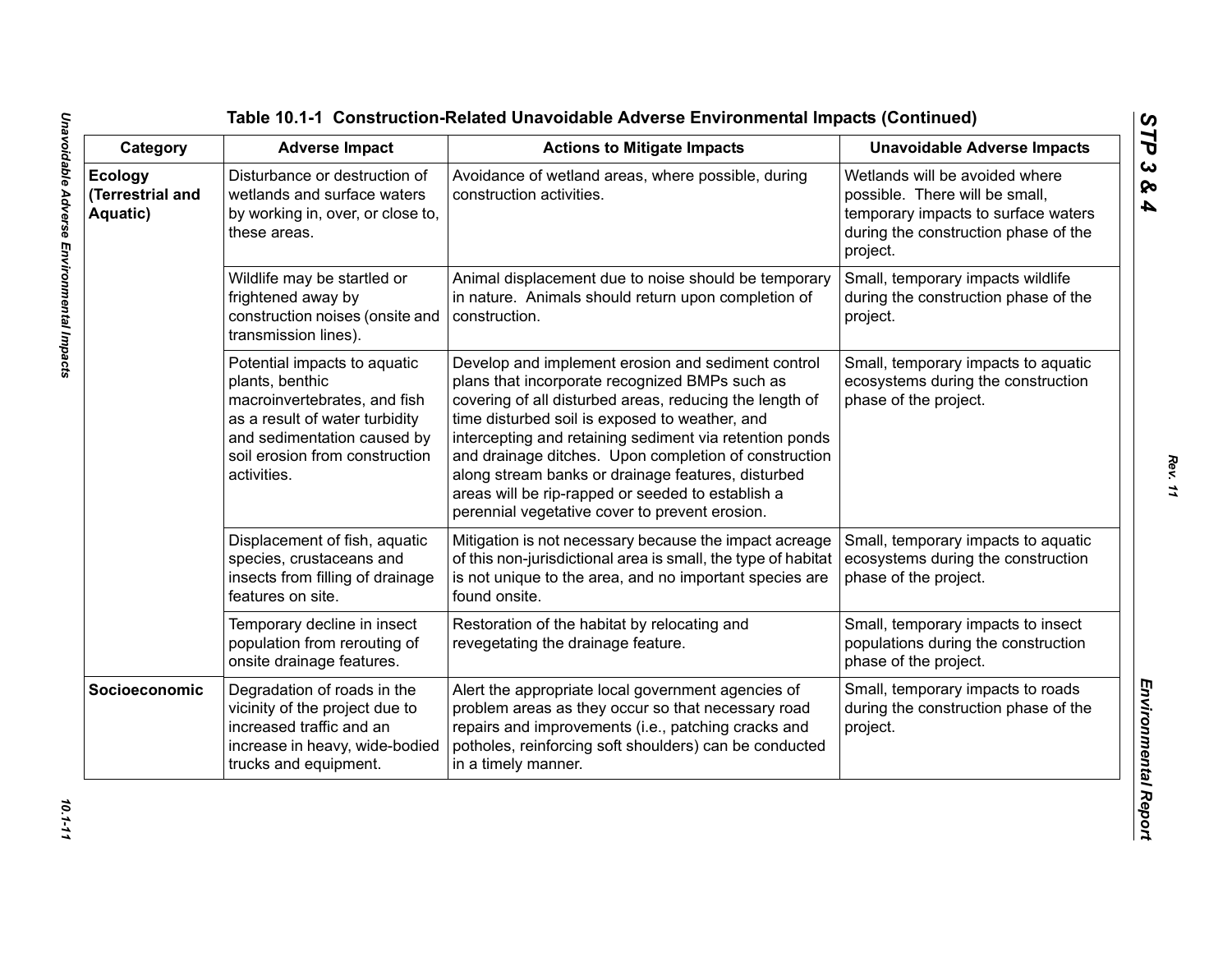| Category      | <b>Adverse Impact</b>                                                                                                            | <b>Actions to Mitigate Impacts</b>                                                                                                                                                                                                                                                                              | <b>Unavoidable Adverse Impacts</b>                                                                                                                                                                            |
|---------------|----------------------------------------------------------------------------------------------------------------------------------|-----------------------------------------------------------------------------------------------------------------------------------------------------------------------------------------------------------------------------------------------------------------------------------------------------------------|---------------------------------------------------------------------------------------------------------------------------------------------------------------------------------------------------------------|
| Socioeconomic | Increased traffic congestion in<br>the vicinity of STP due to<br>construction activities.                                        | Develop and implement a construction traffic<br>management plan that could include such measures as<br>turn lane installation where necessary, establishing a<br>centralized parking area with shuttle service,<br>encouraging carpools, and staggering shifts.                                                 | Moderate to large impacts to traffic<br>congestion during the construction<br>phase of the project.                                                                                                           |
|               | Potential short-term housing<br>shortage in Matagorda County.                                                                    | Mitigation efforts will be market-driven over time.<br>Construction employment will increase gradually with a<br>peak after 2 or 3 years. This will allow time for<br>construction of new housing. Temporary housing could<br>be constructed as needed.                                                         | Moderate to large impacts to short-term<br>housing at the beginning of<br>construction of the project.                                                                                                        |
|               | Water shortages in Matagorda<br>County as a result of the in-<br>migrating construction<br>workforce.                            | Maintain communication with local government and<br>planning officials so that ample time is given to plan for<br>the influx. Mitigation strategies (performed by others)<br>include reuse, seawater desalination, conservation, and<br>the Lower Colorado River Authority/San Antonio Water<br>System Project. | Moderate to large impacts to water<br>supply at the beginning of construction<br>of the project.                                                                                                              |
|               | Shortage of wastewater<br>treatment plants in Matagorda<br>County as a result of the in-<br>migrating construction<br>workforce. | Maintain communication with local government and<br>planning officials so that ample time is given to plan for<br>the influx.                                                                                                                                                                                   | Moderate to large impacts to the<br>wastewater treatment facilities at the<br>beginning of construction of the project.                                                                                       |
|               | Potential impacts to police, fire,<br>medical, and social services in<br>Matagorda County.                                       | Maintain communication with local government officials<br>so that expansions in police and fire services could be<br>coordinated, planned, and funded in a timely manner.<br>Funding for this expansion will be provided through the<br>increased tax revenues from the construction project.                   | Moderate impacts to police and fire<br>services until expansion of workforce<br>are completed.<br>Small unavoidable adverse impacts to<br>medical and social services during the<br>construction of the plant |

*10.1-12*

*Rev. 11*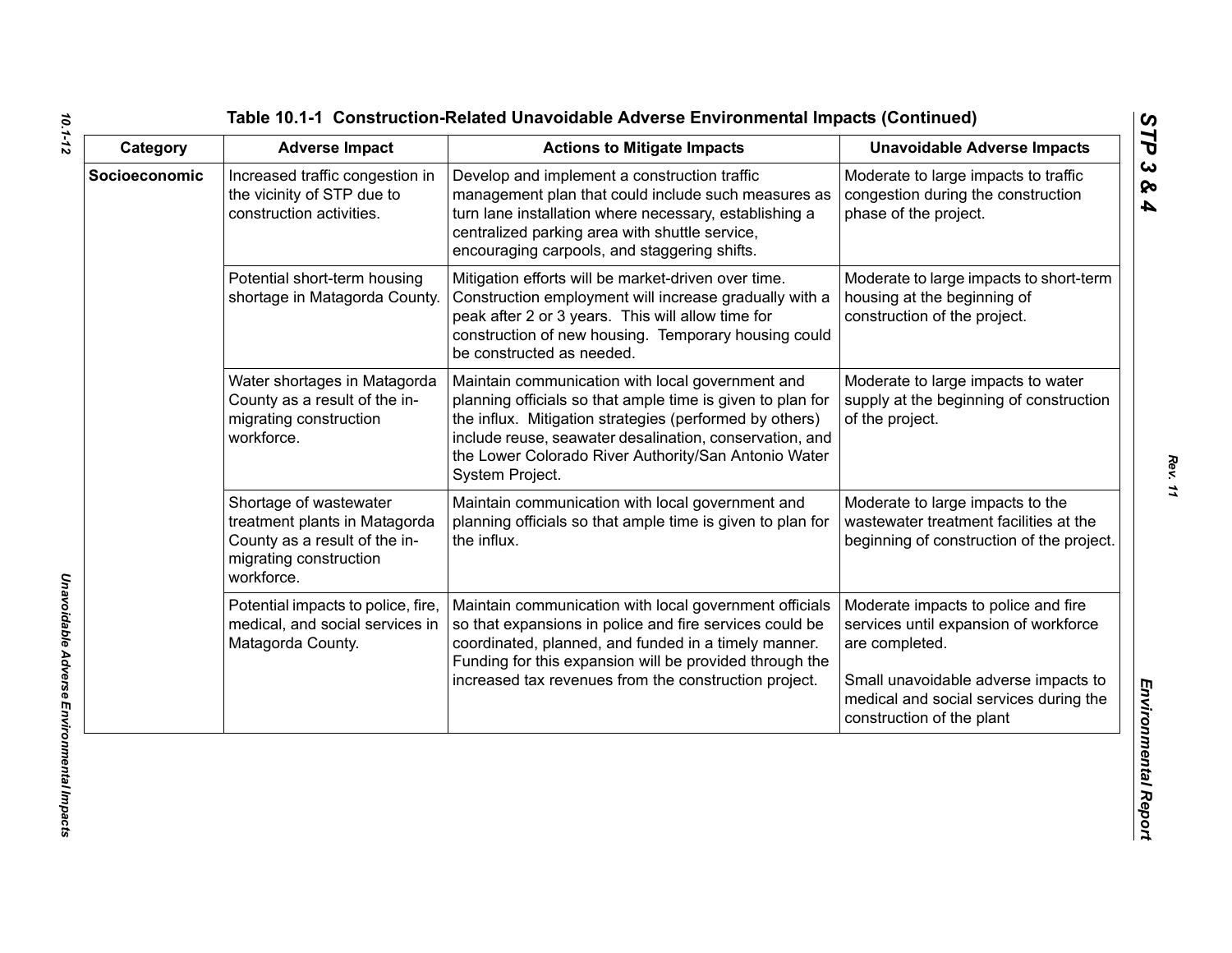| Category                                 | <b>Adverse Impact</b>                                                                                                                                                                                     | <b>Actions to Mitigate Impacts</b>                                                                                                                                                                                                                                                                                                             | <b>Unavoidable Adverse Impacts</b>                                                                         |
|------------------------------------------|-----------------------------------------------------------------------------------------------------------------------------------------------------------------------------------------------------------|------------------------------------------------------------------------------------------------------------------------------------------------------------------------------------------------------------------------------------------------------------------------------------------------------------------------------------------------|------------------------------------------------------------------------------------------------------------|
| Socioeconomic                            | Potential short-term ability of<br>schools in Matagorda County<br>to accommodate the increase<br>in student population.                                                                                   | Maintain communication with local government officials<br>so that timely short -term solutions can be implemented<br>in the form of adding modular classrooms and hiring<br>additional teachers to existing schools. Funding for<br>additional resources will be provided through the<br>increased tax revenues from the construction project. | Moderate to large impacts to schools<br>until expansion of facilities are<br>completed.                    |
| Radiological                             | Construction workers may be<br>exposed to radiation sources<br>(through direct radiation,<br>gaseous effluents, or liquid<br>effluents) from the routine<br>operations of STP 1 & 2.                      | Continual monitoring the STP site for radiation<br>exposure. The site will be in accordance with all<br>radiation safety regulations to ensure that the<br>construction workers are protected.                                                                                                                                                 | Small unavoidable adverse impact of<br>radiation exposure for construction<br>workers from existing units. |
| <b>Atmospheric and</b><br>Meteorological | Construction will cause<br>increased air emissions from<br>traffic, construction equipment,<br>and fugitive dust.                                                                                         | Use dust control measures (such as watering,<br>stabilizing disturbed areas, and covering trucks).<br>Comply with local, state, and/or federal air regulations.<br>Ensure that construction equipment is well maintained.                                                                                                                      | Small unavoidable adverse impacts<br>during the construction of the plant.                                 |
|                                          | Construction may cause local<br>elevated noise levels.                                                                                                                                                    | Notify local public of impending construction activities<br>that may exceed acceptable noise levels.                                                                                                                                                                                                                                           | Small unavoidable adverse impacts<br>during the construction of the plant.                                 |
| Environmental<br><b>Justice</b>          | The cost of low-income rental<br>housing could increase due to<br>increased demand for housing,<br>potentially displacing low-<br>income renters in Matagorda<br>County during the construction<br>phase. | Analysis of housing availability in Matagorda County<br>determined that the probability of this being an issue is<br>low. Because of this, mitigation would not be<br>necessary.                                                                                                                                                               | Small unavoidable adverse impacts<br>during the construction of the plant.                                 |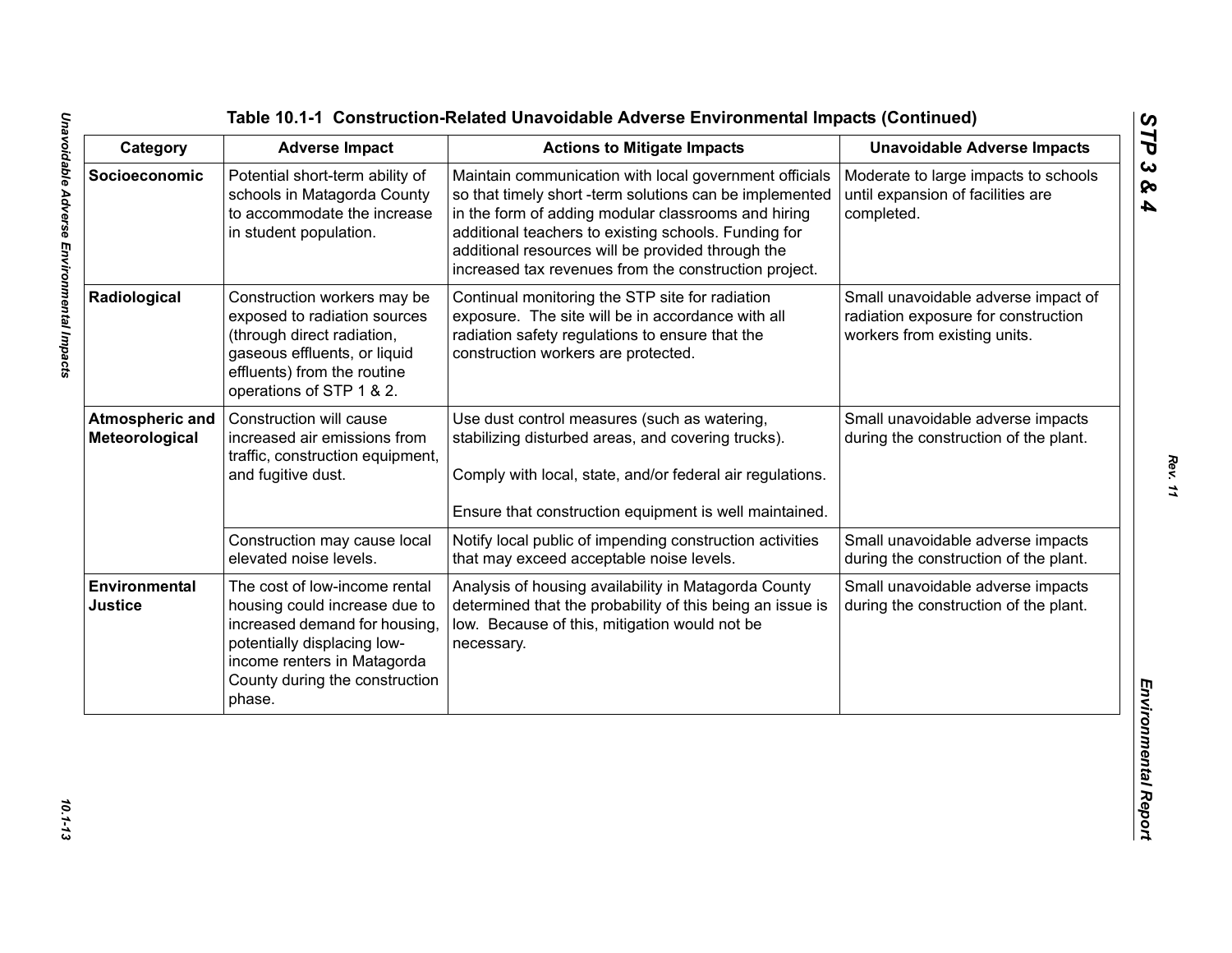| ທ  |
|----|
|    |
| C  |
| ພ  |
| ∞  |
| A, |

| Category        | <b>Adverse Impact</b>                                                                                                                                                                                                                                                      | <b>Actions to Mitigate Impacts</b>                                                                                                                                                                                                                                                                                                                              | <b>Unavoidable Adverse Impacts</b>                                                                                                                                                                                                                                                                                        |
|-----------------|----------------------------------------------------------------------------------------------------------------------------------------------------------------------------------------------------------------------------------------------------------------------------|-----------------------------------------------------------------------------------------------------------------------------------------------------------------------------------------------------------------------------------------------------------------------------------------------------------------------------------------------------------------|---------------------------------------------------------------------------------------------------------------------------------------------------------------------------------------------------------------------------------------------------------------------------------------------------------------------------|
| <b>Land Use</b> | Approximately 90 acres of land<br>will be permanently dedicated to<br>the plant until decommissioning.<br>Approximately 21 acres of land<br>will be permanently dedicated<br>and 160 will be temporarily<br>committed to the uranium fuel<br>cycle during plant operation. | There are no practical measures of mitigation for this<br>impact.                                                                                                                                                                                                                                                                                               | Land will not be available for use<br>until plant(s) decommissioning<br>resulting in small unavoidable<br>adverse impact during life.<br>160 acres of land will not be<br>available until decommissioning of<br>the plant resulting in a small<br>unavoidable impact. 21 acres will<br>never be available for future use. |
|                 | Potential environmental impacts<br>onsite and offsite from disposal<br>of radioactive wastes generated<br>as a result of the fuel cycle.                                                                                                                                   | Disposal area(s) would be a permitted waste<br>disposal facility with a land use designated for such<br>activities. Disposal area would be operated under<br>appropriate regulations and guidelines until such<br>time a NRC licensed high-level waste disposal<br>facility is constructed. At that time, the storage area<br>could be restored for other uses. | Some onsite and offsite land will be<br>dedicated to licensed disposal<br>facilities and will no be available for<br>other uses. Small unavoidable<br>adverse impact.                                                                                                                                                     |
|                 | Offsite land use impacts<br>attributed to operations<br>workforce population growth.<br>Increase in development for<br>commercial and residential<br>purposes.                                                                                                             | Maintain communication with local and regional<br>government to disseminate project information so<br>they have the opportunity to plan accordingly.                                                                                                                                                                                                            | Small to moderate unavoidable<br>impact to land use during the life of<br>the plant.                                                                                                                                                                                                                                      |
|                 | Operation of new units would<br>result in an increase in the total<br>volume of solid waste generated<br>at the STP site.                                                                                                                                                  | All federal, Texas, and local requirements and<br>standards would be met regarding handling,<br>transportation, and offsite land disposal of the solid<br>waste at licensed facilities. STPNOC has recycling<br>and waste minimization programs currently in place.                                                                                             | Some offsite land will be dedicated<br>to licensed disposal facilities and will<br>not be available for other uses.<br>Small unavoidable adverse impact.                                                                                                                                                                  |

*10.1-14*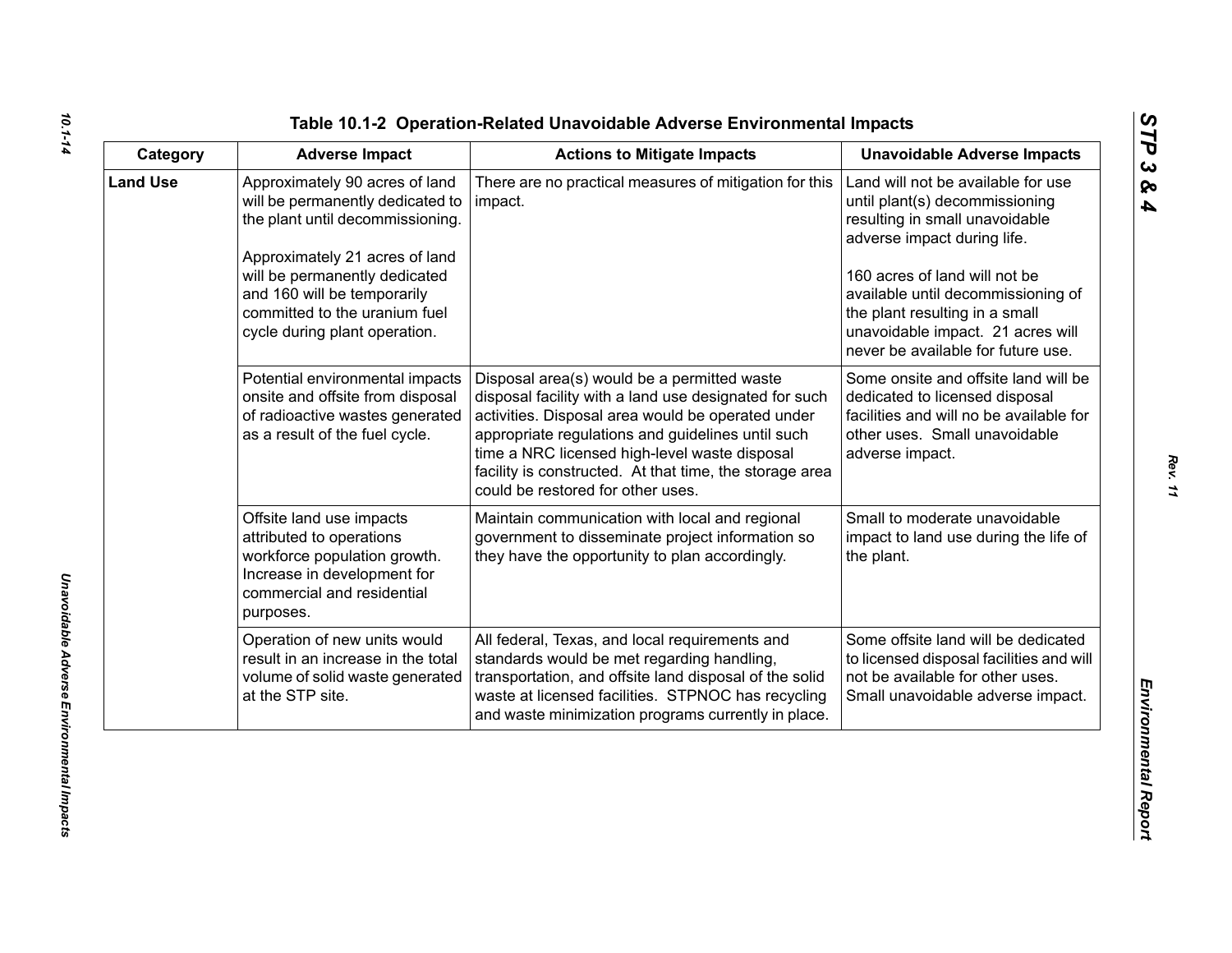Table 10.1-2 Operation-Related Unavoidable Adverse Emplore<br>
Category Adverse Impact<br>
Category Adverse Impact<br>
Marchard Involved Marcha Constant Action to Miligate Impacts<br>
Marchard Involved Marcha Constant Constant Constan

*Rev. 11*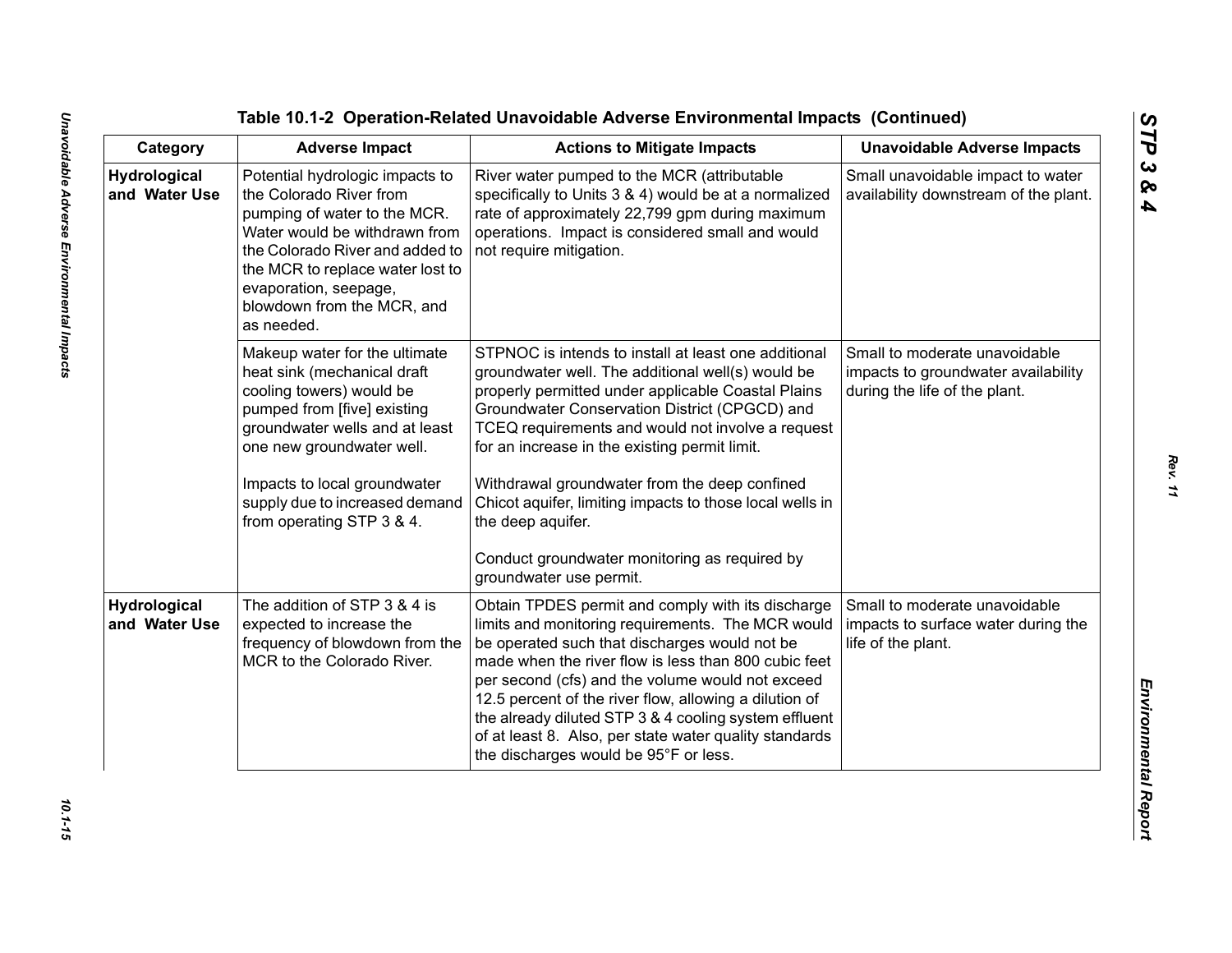| Category                                   | <b>Adverse Impact</b>                                                                                                                                                                                                                                                                                      | <b>Actions to Mitigate Impacts</b>                                                                                                                                                                                                                                                                                                                                                                                                                                                       | <b>Unavoidable Adverse Impacts</b>                                                                   |
|--------------------------------------------|------------------------------------------------------------------------------------------------------------------------------------------------------------------------------------------------------------------------------------------------------------------------------------------------------------|------------------------------------------------------------------------------------------------------------------------------------------------------------------------------------------------------------------------------------------------------------------------------------------------------------------------------------------------------------------------------------------------------------------------------------------------------------------------------------------|------------------------------------------------------------------------------------------------------|
| <b>Hydrological</b><br>and Water Use       | Non-radioactive wastewater<br>discharges will increase as a<br>result of the operation of the<br>new units' operation, such as<br>additional cooling water system<br>blowdown, permitted<br>wastewater from the new units'<br>auxiliary system, and storm<br>water runoff from new<br>impervious surfaces. | Discharges would be in accordance with applicable<br>TCEQ water quality standards. STPNOC will revise<br>the existing Stormwater Pollution Prevention Plan.<br>The impacts due to the new impervious surfaces will<br>be negligible due to Best Management Practices.                                                                                                                                                                                                                    | Small unavoidable increase in non-<br>radioactive wastewater discharge<br>for the life of the plant. |
| Ecological<br>(Terrestrial and<br>Aquatic) | Entrainment and impingement<br>of aquatic organisms at the<br>power plant water intake<br>structure.                                                                                                                                                                                                       | Intake structure designed with the "Best Technology<br>Available" The MCR is a closed cycle cooling system<br>that minimizes withdrawal of river water.<br>Impingement and entrainment were minimized by<br>other design features: (1) the intake was oriented in<br>such a way as to reduce attractant flows, (2) the<br>approach velocity at the traveling screens was<br>designed to be 0.5 fps or less, and (3) the intake was<br>equipped with a fish "handling and bypass" system. | Small unavoidable adverse impacts<br>during the life of the plant.                                   |
|                                            | Inclusion of STP 3&4 in the<br>existing cooling reservoir<br>system will lead to an increase<br>in operating water level,<br>potentially impacting existing<br>shoreline vegetation and<br>terrestrial biota using the<br>reservoir.                                                                       | Prey species will eventually recolonize along the<br>new shoreline. There are other foraging areas in the<br>vicinity until recolonization. Further mitigation would<br>not be required.                                                                                                                                                                                                                                                                                                 | Small unavoidable adverse impacts<br>during the life of the plant.                                   |
|                                            | Impacts to bird populations from<br>impacts with cooling towers.                                                                                                                                                                                                                                           | Low height of cooling towers would cause negligible<br>mortality. Mitigation would not be required.                                                                                                                                                                                                                                                                                                                                                                                      | Small unavoidable adverse impacts<br>during the life of the plant.                                   |